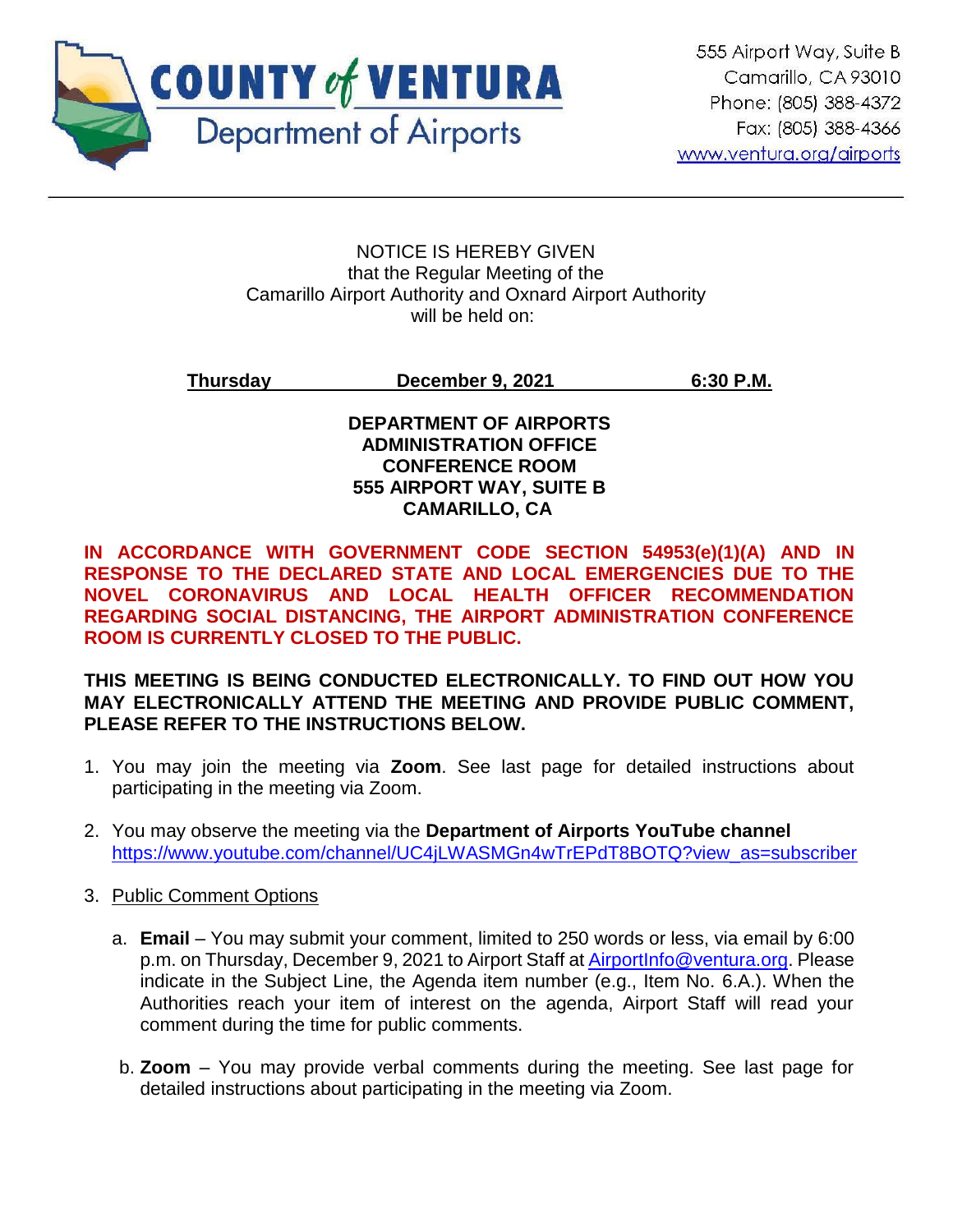## **AGENDA**

- **1. CALL to ORDER and PLEDGE of ALLEGIANCE**
- **2. ROLL CALL**
- **3. AGENDA REVIEW**
- **4. APPROVAL of MINUTES – November 1, 2021 (Regular Meeting) November 10, 2021 (Special Meeting)**
- **5. PUBLIC COMMENT PERIOD**
- **6. NEW BUSINESS**

## **OXNARD AIRPORT AUTHORITY**

**A. Subject: Approval and Award of a Design Services Contract to Jviation, a Woolpert Company, in the Not-to-Exceed Amount of \$393,775, for the Repackage and Design of Select Elements for the Connector Taxiways A-E Reconstruction at Oxnard Airport; Authorization for the Director of Airports, or Designee, to Execute the Subject Contract**

#### **Recommendation:**

Approve and award of a design services contract to Jviation, a Woolpert Company, in the notto-exceed amount of \$393,775, for the repackage and design of select elements for the Connector Taxiways A-E Reconstruction at Oxnard Airport; Authorization for the Director of Airports, or Designee, to execute the subject contract (Exhibit 1).

#### **B. Subject: Approve Application for Appointment of Public Member or Alternate Public Member to the Oxnard Airport Authority**

#### **Recommendation:**

Approve the Application for Appointment of Public Member or Alternate Public Member to the Oxnard Airport Authority (Exhibit 1).

## **C. Subject: Adoption of Resolution #3 Authorizing Remote Teleconference Meetings of the Oxnard Airport Authority for a 30-Day Period**

#### **Recommendation:**

Adopt the attached Resolution #3 (Exhibit 1) authorizing remote teleconference meetings of the Oxnard Airport Authority for a 30-day period pursuant to Government Code Section 54953, Subdivision (e), of the Ralph M. Brown Act.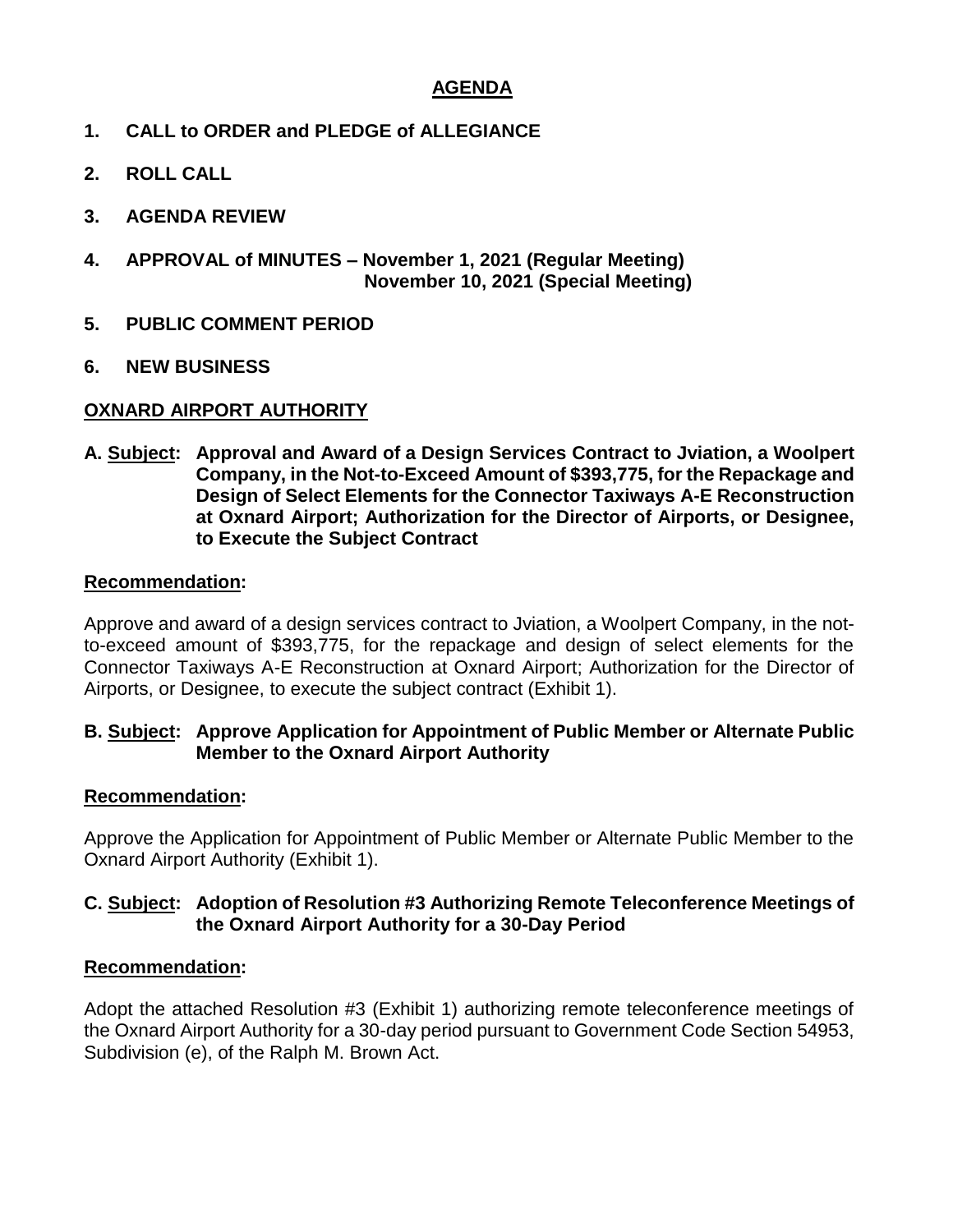## **CAMARILLO AIRPORT AUTHORITY**

## **D. Subject: Approve Application for Appointment of Public Member or Alternate Public Member to the Camarillo Airport Authority**

## **Recommendation:**

Approve the Application for Appointment of Public Member or Alternate Public Member to the Camarillo Airport Authority (Exhibit 1).

## **E. Subject: Adoption of Resolution #3 Authorizing Remote Teleconference Meetings of the Camarillo Airport Authority for a 30-Day Period**

## **Recommendation:**

Adopt the attached Resolution #3 (Exhibit 1) authorizing remote teleconference meetings of the Camarillo Airport Authority for a 30-day period pursuant to Government Code Section 54953, Subdivision (e), of the Ralph M. Brown Act.

## **7. DIRECTOR'S REPORT**

## **8. REPORTS**

**Report items listed below are presented to the Airport Authorities for information only, at this time. The report items require no action or are not ready for the Airport Authorities' consideration. The Airport Authorities may refer these items to the Department of Airports for investigation and report back on a future agenda.** 

Consultant Reports – October 2021 Airport Tenant Project Status – November 2021 Project Status – November 2021

## **9. CORRESPONDENCE**

**Correspondence items listed below are presented to the Airport Authorities for information only, at this time. The correspondence items require no action or are not ready for the Airport Authorities' consideration. The Airport Authorities may refer these items to the Department of Airports for investigation and report back on a future agenda.** 

Press Release dated November 12, 2021 re: Ventura County Department of Airports Celebrates Reopening of Runway

Memorandum dated November 17, 2021 from Madeline Herrle to Airport Tenants re: Mobile Mechanics - Airplane Repairs; Hangar Construction/Improvements

**10. AUTHORITY COMMENTS –** Comments by Authority members on matters deemed appropriate.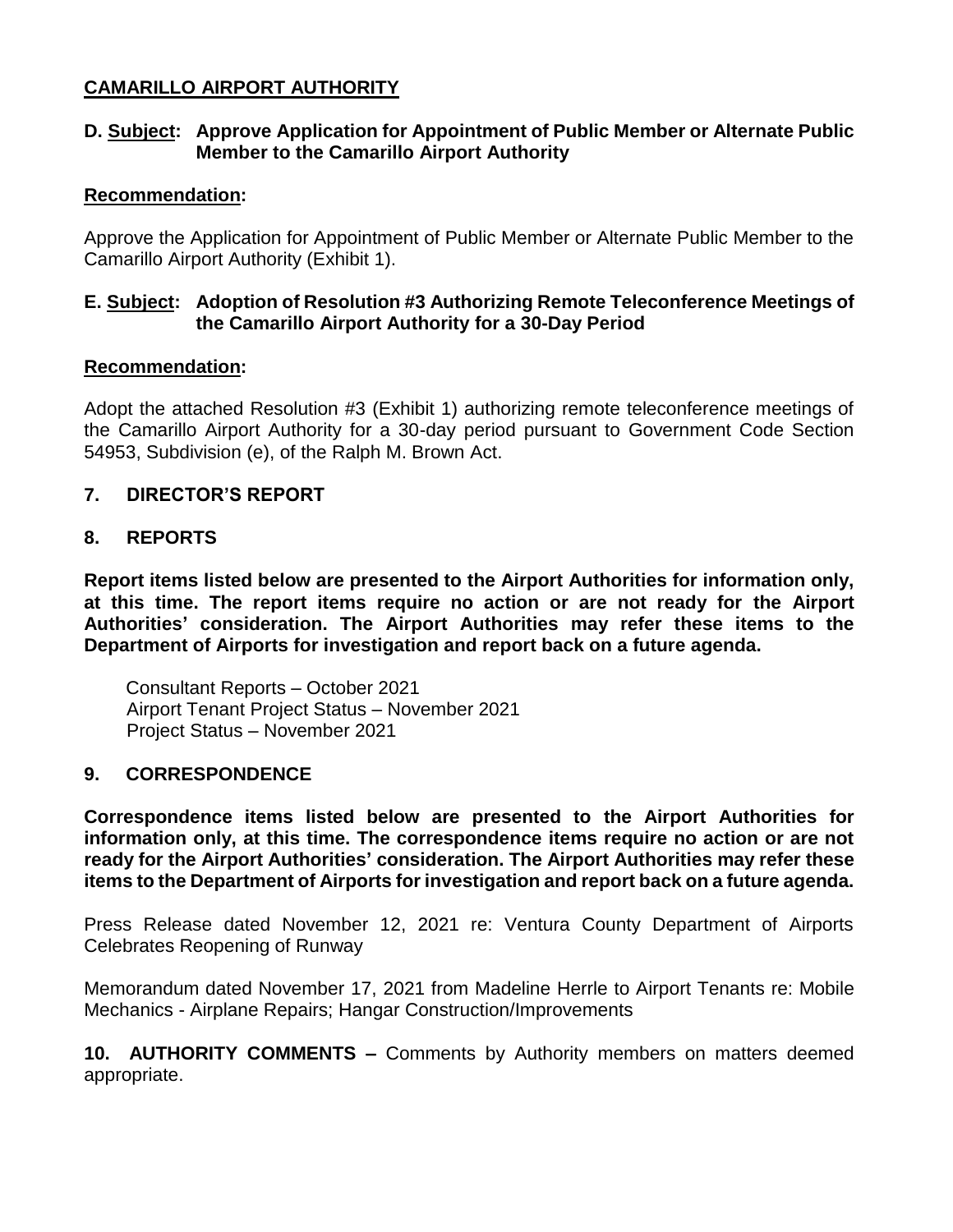## **11. ADJOURNMENT**

The next regular Authority meeting will be on Thursday, January 13, 2022 at 6:30 p.m. Location to be determined.

IN COMPLIANCE WITH THE AMERICANS WITH DISABILITIES ACT, IF YOU NEED SPECIAL ASSISTANCE TO PARTICIPATE IN THIS MEETING, PLEASE CONTACT ANA CASTRO AT (805) 388-4211. NOTIFICATION 48 HOURS PRIOR TO THE MEETING WILL ENABLE THE DEPARTMENT OF AIRPORTS TO MAKE REASONABLE ARRANGEMENTS TO ENSURE ACCESSIBILITY TO THIS MEETING.

\_\_\_\_\_\_\_\_\_\_\_\_\_\_\_\_\_\_\_\_\_\_\_\_\_\_\_\_\_\_\_\_\_\_\_\_\_\_\_\_\_\_\_\_\_\_\_\_\_\_\_\_\_\_\_\_\_\_\_\_\_\_\_\_\_\_\_\_\_\_\_\_